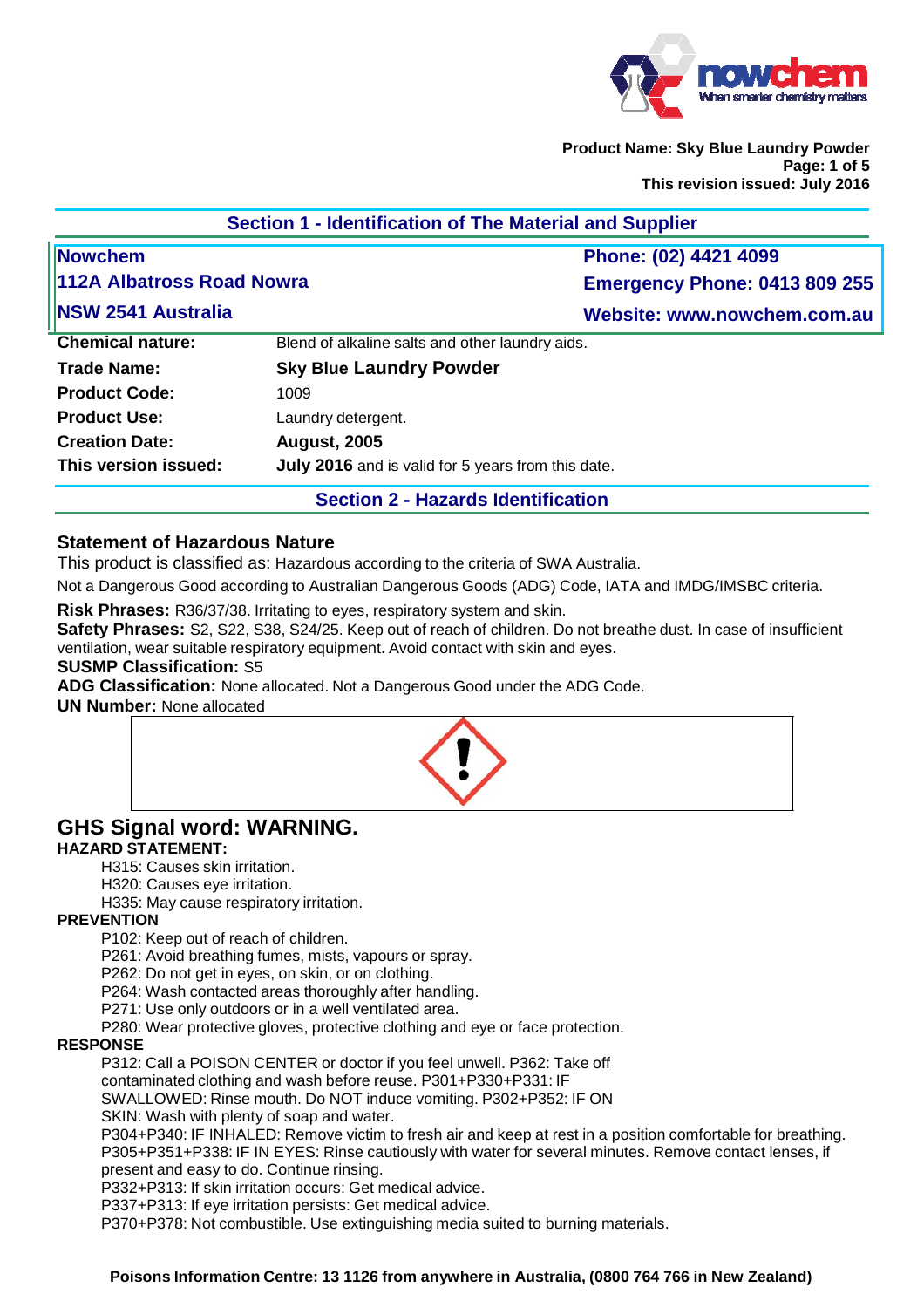#### **STORAGE**

P402+P404: Store in a dry place. Store in a closed container.

P403+P235: Store in a well-ventilated place. Keep cool.

#### **DISPOSAL**

P501: If no in-house recycle or reclaim resources are suitable for this product, contact a specialist waste disposal company (see Section 13 of this SDS).

### **Emergency Overview**

**Physical Description & Colour**: Blue free flowing powder.

# **Odour:** Fresh lemon fragrance.

**Major Health Hazards:** irritating to eyes, respiratory system and skin.

# **Potential Health Effects**

### **Inhalation**

**Short Term Exposure:** Significant inhalation exposure is considered to be unlikely. Available data indicates that this product is an inhalation irritant. Symptoms may include headache, irritation of nose and throat and increased secretion of mucous in the nose and throat. Other symptoms may also become evident, but they should disappear after exposure has ceased.

**Long Term Exposure:** No data for health effects associated with long term inhalation.

### **Skin Contact:**

**Short Term Exposure:** Available data indicates that this product is a skin irritant. Symptoms may include itchiness and reddening of contacted skin. Other symptoms may also become evident, but all should disappear once exposure has ceased.

**Long Term Exposure:** No data for health effects associated with long term skin exposure.

# **Eye Contact:**

**Short Term Exposure:** Exposure via eyes is considered to be unlikely. This product is an eye irritant. Symptoms may include stinging and reddening of eyes and watering which may become copious. Other symptoms may also become evident. If exposure is brief, symptoms should disappear once exposure has ceased. However, lengthy exposure or delayed treatment may cause permanent damage.

**Long Term Exposure:** No data for health effects associated with long term eye exposure.

### **Ingestion:**

**Short Term Exposure:** Significant oral exposure is considered to be unlikely. This product is unlikely to cause any irritation problems in the short or long term.

**Long Term Exposure:** No data for health effects associated with long term ingestion.

### **Carcinogen Status:**

**SWA:** No significant ingredient is classified as carcinogenic by SWA.

**NTP:** No significant ingredient is classified as carcinogenic by NTP.

**IARC:** No significant ingredient is classified as carcinogenic by IARC.

### **Section 3 - Composition/Information on Ingredients**

| <b>Ingredients</b>              | <b>CAS No</b> | $Conc.\%$ |         | TWA (mg/m <sup>3</sup> ) STEL (mg/m <sup>3</sup> ) |
|---------------------------------|---------------|-----------|---------|----------------------------------------------------|
| Alkaline salts                  | various       | 30-60     | not set | not set                                            |
| Other non hazardous ingredients | secret        | to 100    | not set | not set                                            |

This is a commercial product whose exact ratio of components may vary slightly. Minor quantities of other non hazardous ingredients are also possible.

The TWA exposure value is the average airborne concentration of a particular substance when calculated over a normal 8 hour working day for a 5 day working week. The STEL (Short Term Exposure Limit) is an exposure value that should not be exceeded for more than 15 minutes and should not be repeated for more than 4 times per day. There should be at least 60 minutes between successive exposures at the STEL. The term "peak "is used when the TWA limit, because of the rapid action of the substance, should never be exceeded, even briefly.

# **Section 4 - First Aid Measures**

### **General Information:**

You should call The Poisons Information Centre if you feel that you may have been poisoned, burned or irritated by this product. The number is 13 1126 from anywhere in Australia (0800 764 766 in New Zealand) and is available at all times. Have this SDS with you when you call.

**Inhalation:** If irritation occurs, contact a Poisons Information Centre, or call a doctor. Remove source of contamination or move victim to fresh air. If breathing is difficult, oxygen may be beneficial if administered by trained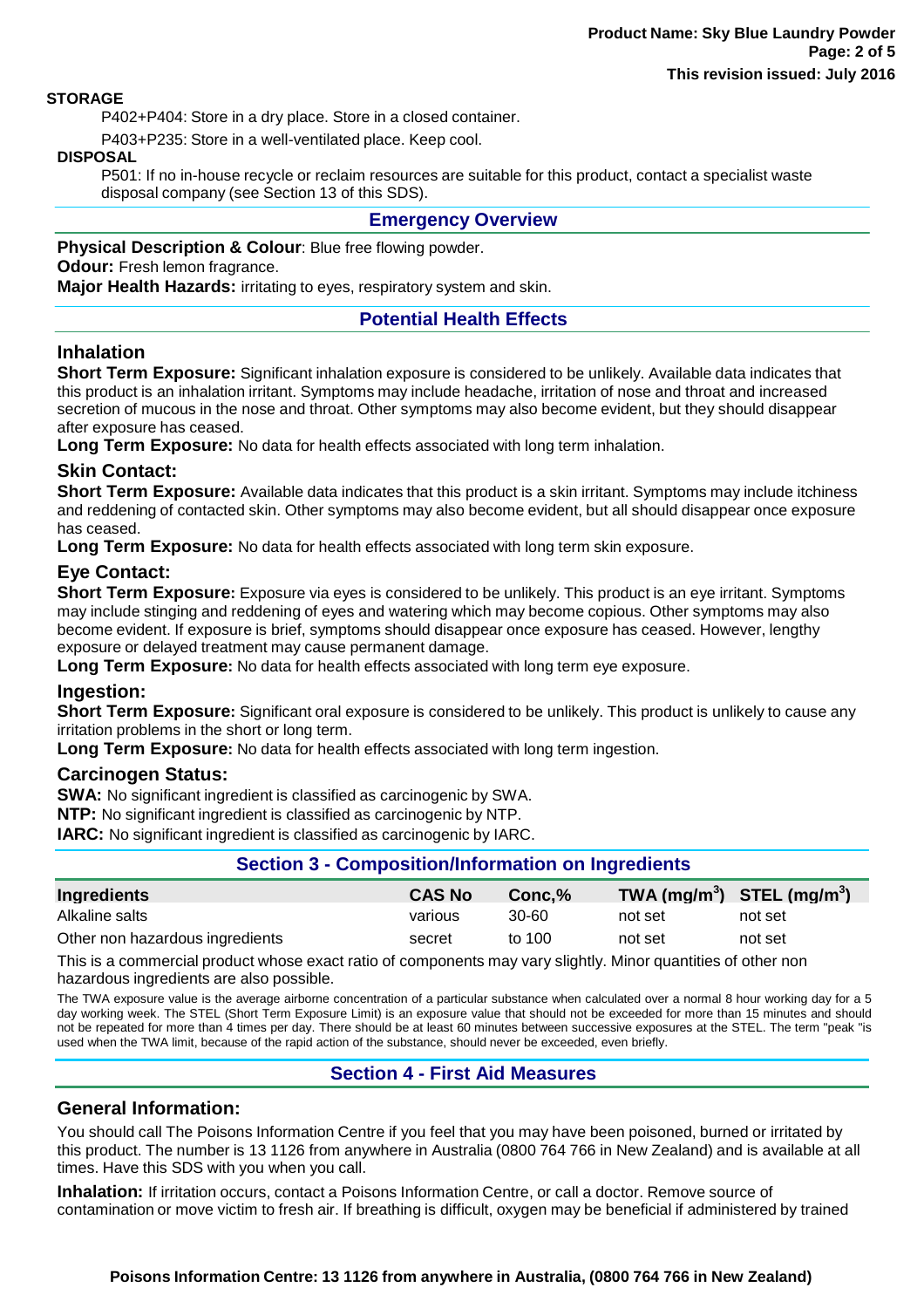#### **Product Name: Sky Blue Laundry Powder Page: 3 of 5 This revision issued: July 2016**

personnel, preferably on a doctor's advice. In severe cases, symptoms of pulmonary oedema can be delayed up to 48 hours after exposure.

**Skin Contact:** Quickly and gently brush away excess solids. Wash gently and thoroughly with warm water (use nonabrasive soap if necessary) for 10-20 minutes or until product is removed. Under running water, remove contaminated clothing, shoes and leather goods (e.g. watchbands and belts) and completely decontaminate them before reuse or discard. If irritation persists, repeat flushing and seek medical attention.

**Eye Contact:** Quickly and gently brush particles from eyes. Immediately flush the contaminated eye(s) with lukewarm, gently flowing water for 20 minutes or until the product is removed, while holding the eyelid(s) open. Take care not to rinse contaminated water into the unaffected eye or onto the face. Obtain medical attention immediately. **Ingestion:** If product is swallowed or gets in mouth, wash mouth with water and give some water to drink. If symptoms develop, or if in doubt contact a Poisons Information Centre or a doctor.

# **Section 5 - Fire Fighting Measures**

**Fire and Explosion Hazards**: There is no risk of an explosion from this product under normal circumstances if it is involved in a fire.

Only small quantities of decomposition products are expected from this products at temperatures normally achieved in a fire.

Fire decomposition products from this product may be toxic if inhaled. Take appropriate protective measures.

**Extinguishing Media:** Not Combustible. Use extinguishing media suited to burning materials. *<u><b>I* din a fire, call the fire brigade.</u>

|                                  | <b>Fire Fighting:</b> If a significant quantity of this product is involved |
|----------------------------------|-----------------------------------------------------------------------------|
| Flash point:                     | Does not burn.                                                              |
| <b>Upper Flammability Limit:</b> | Does not burn.                                                              |
| <b>Lower Flammability Limit:</b> | Does not burn.                                                              |
| <b>Autoignition temperature:</b> | Not applicable - does not burn.                                             |
| <b>Flammability Class:</b>       | Does not burn.                                                              |

# **Section 6 - Accidental Release Measures**

**Accidental release:** In the event of a major spill, prevent spillage from entering drains or water courses. Wear full protective clothing including eye/face protection. All skin areas should be covered. See below under Personal Protection regarding Australian Standards relating to personal protective equipment. Suitable materials for protective clothing include rubber, PVC. Eye/face protective equipment should comprise as a minimum, protective glasses and, preferably, goggles. If there is a significant chance that dusts are likely to build up in cleanup area, we recommend that you use a suitable Dust Mask. Use a P1 mask, designed for use against mechanically generated particles eg silica & asbestos.

Stop leak if safe to do so, and contain spill. Sweep up and shovel or collect recoverable product into labelled containers for recycling or salvage, and dispose of promptly. Consider vacuuming if appropriate. Recycle containers wherever possible after careful cleaning. After spills, wash area preventing runoff from entering drains. If a significant quantity of material enters drains, advise emergency services. Contaminated area may be neutralised by washing with weak or dilute acid. Vinegar, citrus juice and most soft drinks may be suitable. This material may be suitable for approved landfill. Ensure legality of disposal by consulting regulations prior to disposal. Thoroughly launder protective clothing before storage or re-use. Advise laundry of nature of contamination when sending contaminated clothing to laundry.

# **Section 7 - Handling and Storage**

**Handling:** Keep exposure to this product to a minimum, and minimise the quantities kept in work areas. Check Section 8 of this SDS for details of personal protective measures, and make sure that those measures are followed. The measures detailed below under "Storage" should be followed during handling in order to minimise risks to persons using the product in the workplace. Also, avoid contact or contamination of product with incompatible materials listed in Section 10.

**Storage:** This product is a Scheduled Poison. Observe all relevant regulations regarding sale, transport and storage of this schedule of poison. Keep containers dry and away from water. Make sure that the product does not come into contact with substances listed under "Incompatibilities" in Section 10. Check packaging - there may be further storage instructions on the label.

# **Section 8 - Exposure Controls and Personal Protection**

The following Australian Standards will provide general advice regarding safety clothing and equipment: Respiratory equipment: **AS/NZS 1715**, Protective Gloves: **AS 2161**, Occupational Protective Clothing: AS/NZS 4501 set 2008, Industrial Eye Protection: **AS1336** and **AS/NZS 1337**, Occupational Protective Footwear: **AS/NZS2210**. **SWA Exposure Limits TWA (mg/m<sup>3</sup> ) STEL (mg/m<sup>3</sup> )**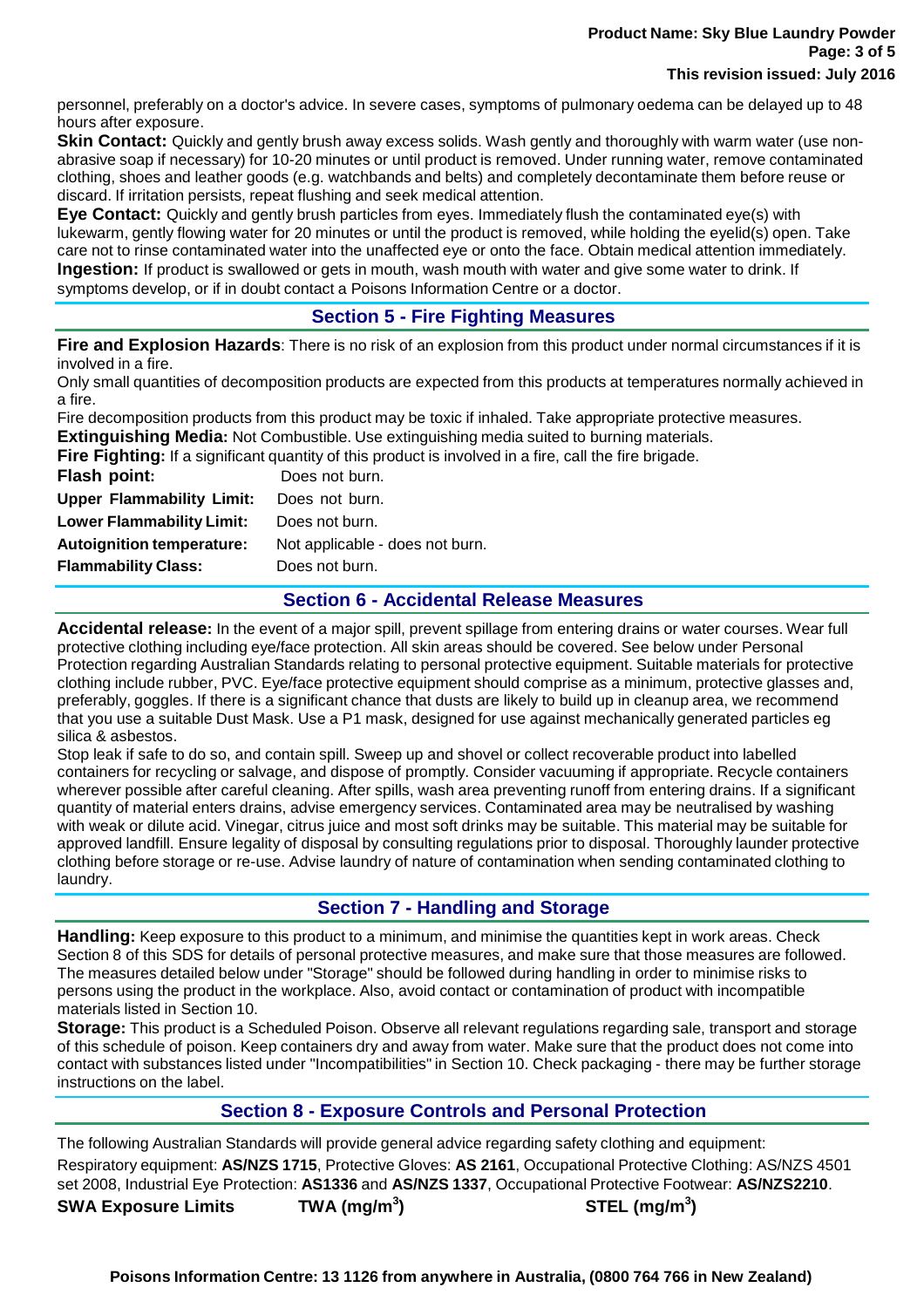Exposure limits have not been established by SWA for any of the significant ingredients in this product.

No special equipment is usually needed when occasionally handling small quantities. The following instructions are for bulk handling or where regular exposure in an occupational setting occurs without proper containment systems. **Ventilation:** No special ventilation requirements are normally necessary for this product. However make sure that the work environment remains clean and that dusts are minimised.

**Eye Protection:** Protective glasses or goggles should be worn when this product is being used. Failure to protect your eyes may cause them harm. Emergency eye wash facilities are also recommended in an area close to where this product is being used.

**Skin Protection:** Prevent skin contact by wearing impervious gloves, clothes and, preferably, apron. Make sure that all skin areas are covered. See below for suitable material types.

**Protective Material Types:** We suggest that protective clothing be made from the following materials: rubber, PVC.

**Respirator:** If there is a significant chance that dusts are likely to build up in the area where this product is being used, we recommend that you use a suitable Dust Mask.

Eyebaths or eyewash stations and safety deluge showers should be provided near to where this product is being used.

| <b>Section 9 - Physical and Chemical Properties:</b> |                                                 |  |
|------------------------------------------------------|-------------------------------------------------|--|
| <b>Physical Description &amp; colour:</b>            | Blue free flowing powder.                       |  |
| Odour:                                               | Fresh lemon fragrance.                          |  |
| <b>Boiling Point:</b>                                | Not available.                                  |  |
| <b>Freezing/Melting Point:</b>                       | No specific data. Solid at normal temperatures. |  |
| <b>Volatiles:</b>                                    | No specific data. Expected to be low at 100°C.  |  |
| <b>Vapour Pressure:</b>                              | Negligible at normal ambient temperatures.      |  |
| <b>Vapour Density:</b>                               | No data.                                        |  |
| <b>Specific Gravity:</b>                             | No data.                                        |  |
| <b>Water Solubility:</b>                             | No data.                                        |  |
| pH:                                                  | pH of 1% solution is 11.0 -11.5                 |  |
| <b>Volatility:</b>                                   | Negligible at normal ambient temperatures.      |  |
| <b>Odour Threshold:</b>                              | No data.                                        |  |
| <b>Evaporation Rate:</b>                             | No data.                                        |  |
| <b>Coeff Oil/water Distribution:</b>                 | No data                                         |  |
| <b>Autoignition temp:</b>                            | Not applicable - does not burn.                 |  |

# **Section 10 - Stability and Reactivity**

**Reactivity:** This product is unlikely to react or decompose under normal storage conditions. However, if you have any doubts, contact the supplier for advice on shelf life properties.

**Conditions to Avoid:** Containers should be kept dry.

**Incompatibilities:** water, acids.

**Fire Decomposition:** Only small quantities of decomposition products are expected from this products at temperatures normally achieved in a fire. Carbon dioxide, and if combustion is incomplete, carbon monoxide and smoke. Oxides of sulfur (sulfur dioxide is a respiratory hazard) and other sulfur compounds. Most will have a foul odour. Water. Carbon monoxide poisoning produces headache, weakness, nausea, dizziness, confusion, dimness of vision, disturbance of judgment, and unconsciousness followed by coma and death.

**Polymerisation:** This product will not undergo polymerisation reactions.

# **Section 11 - Toxicological Information**

| <b>Local Effects:</b><br><b>Target Organs:</b> | none known                                     |  |
|------------------------------------------------|------------------------------------------------|--|
|                                                | <b>Classification of Hazardous Ingredients</b> |  |
| Ingredient                                     | <b>Risk Phrases</b>                            |  |

No ingredient mentioned in the HSIS database is present in this product at hazardous concentrations.

**Section 12 - Ecological Information**

This product does not degrade naturally. It will not cause ecological problems because it does not enter biological systems.